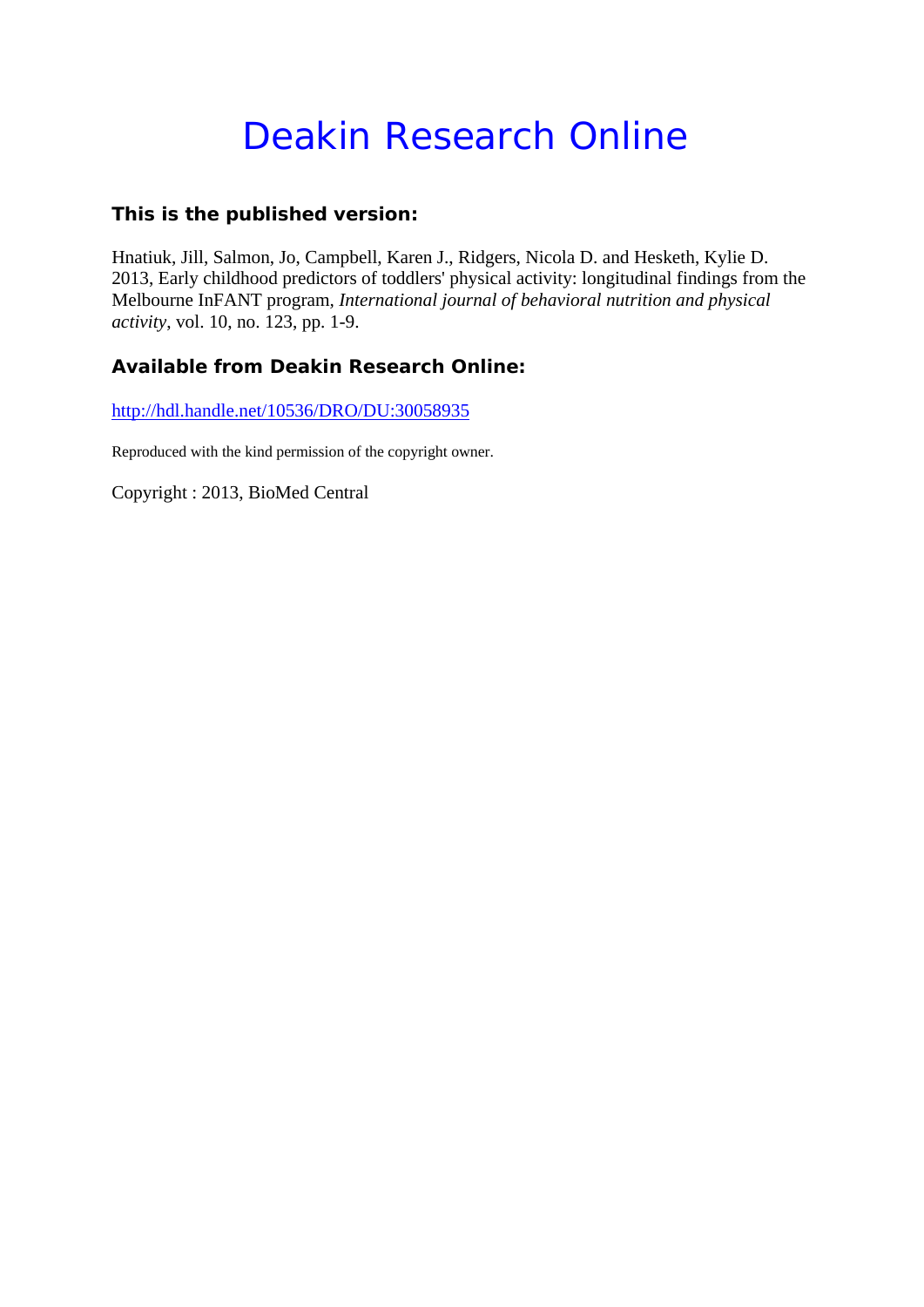

**RESEARCH CHINESE ARCH CHINESE ARCH CHINESE ARCH <b>CHINESE ARCH** 

# Early childhood predictors of toddlers' physical activity: longitudinal findings from the Melbourne InFANT Program

Jill Hnatiuk\* , Jo Salmon, Karen J Campbell, Nicola D Ridgers and Kylie D Hesketh

### Abstract

Background: Young children are at risk of not meeting physical activity recommendations. Identifying factors from the first year of life which influence toddlers' physical activity levels may help to develop targeted intervention strategies. The purpose of this study was to examine early childhood predictors of toddlers' physical activity across the domains of maternal beliefs and behaviours, infant behaviours and the home environment.

Methods: Data from 206 toddlers (53% male) participating in the Melbourne InFANT Program were collected in 2008– 2010 and analysed in 2012. Mothers completed a survey of physical activity predictors when their child was 4- (T1) and 9- months old (T2). Physical activity was assessed by ActiGraph GT1M accelerometers at 19- months (T3) of age.

Results: One infant behaviour at T1 and one maternal belief and two infant behaviours at T2 showed associations with physical activity at T3 and were included in multivariate analyses. After adjusting for the age at which the child started walking and maternal education, the time spent with babies of a similar age at 4-months (β = 0.06, 95% CI [0.02, 0.10]) and the time spent being physically active with their mother at 9-months (β = 0.06, 95% CI [0.01, 0.12]) predicted children's physical activity at 19-months of age.

**Conclusions:** Promotion of peer-interactions and maternal-child co-participation in physical activity could serve as a health promotion strategy to increase physical activity in young children. Future research is required to identify other early life predictors not assessed in this study and to examine whether these factors predict physical activity in later life stages.

Keywords: Early childhood, Physical activity, Toddlers, Infant, Maternal behaviour, Home environment

#### Background

Regular engagement in physical activity has been associated with a number of positive physical and psychosocial health outcomes in early childhood (birth to five years), including decreased body mass index and fatness [[1-4](#page-8-0)], lower cardiovascular risk factors [[5,6\]](#page-8-0), improved bone development [[7](#page-8-0),[8](#page-8-0)], and improved cognitive, social and emotional development [\[9,10](#page-8-0)]. However, currently many preschool-aged children do not meet international physical activity recommendations [[11](#page-8-0)] of 180 minutes of light, moderate and vigorous physical activity per day [[12-14](#page-8-0)] and a proportion of younger children  $\langle$  <2 years old) also fail to meet recommendations [\[15,16\]](#page-8-0). As such,

Centre for Physical Activity and Nutrition Research, Deakin University, 221 Burwood Highway, Burwood, VIC 3125, Australia



The Social Cognitive Theory- Family Perspective [[20](#page-8-0)] (SCT-FP) is an extension of the Social Cognitive Theory [[21\]](#page-8-0) that highlights the importance of the family on the development of children's physical activity behaviours. It postulates that bi-directional influences of parent and child beliefs and behaviours as well as the home envir\* Correspondence: [jhnatiuk@deakin.edu.au](mailto:jhnatiuk@deakin.edu.au) exactor, Deakin University, and the matrice children's physical activity.<br>Centre for Physical Activity and Nutrition Research, Deakin University, **onment interact to affect children** 



© 2013 Hnatiuk et al.; licensee BioMed Central Ltd. This is an open access article distributed under the terms of the Creative Commons Attribution License [\(http://creativecommons.org/licenses/by/2.0\)](http://creativecommons.org/licenses/by/2.0), which permits unrestricted use, distribution, and reproduction in any medium, provided the original work is properly cited.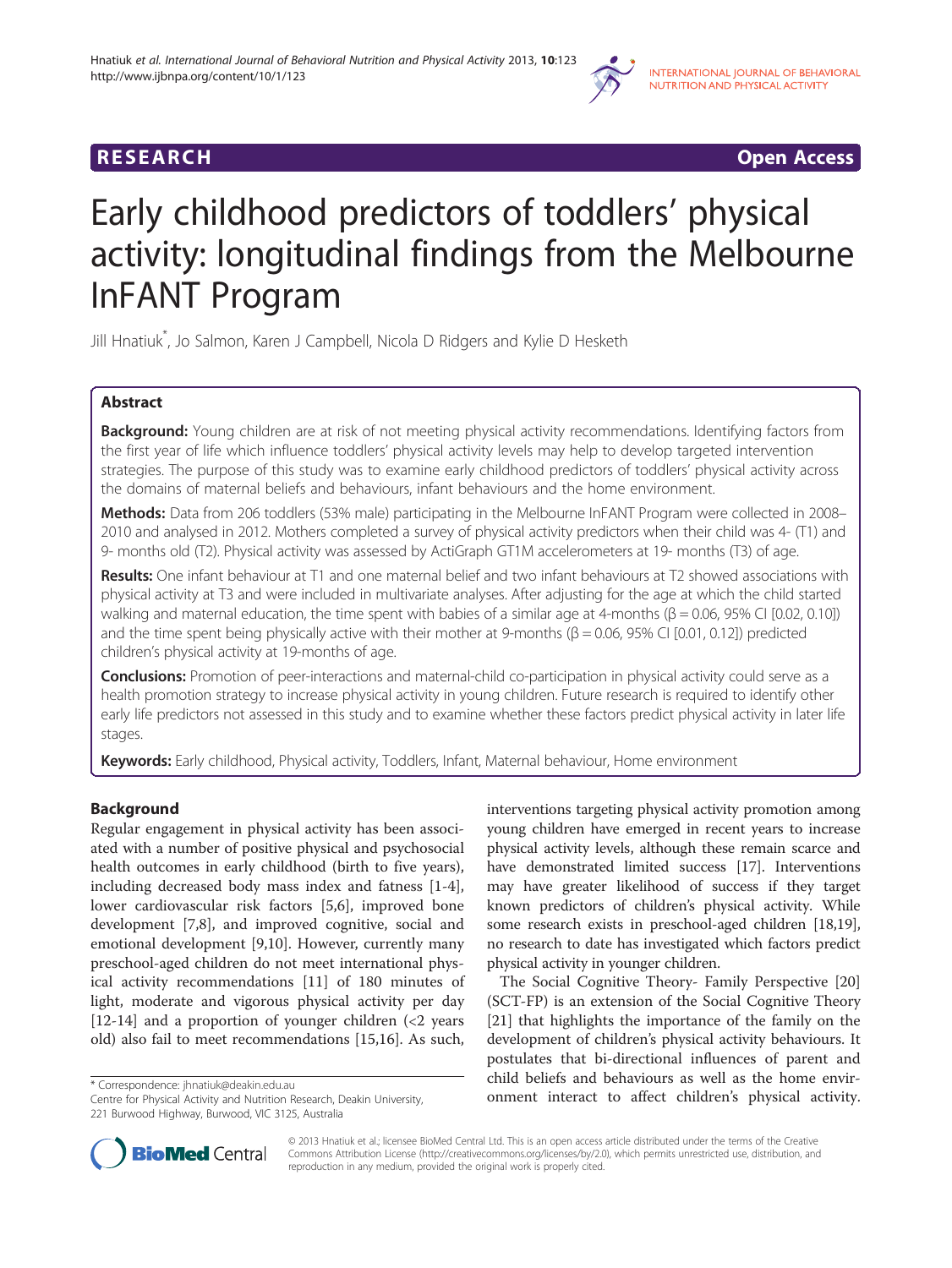This model is particularly relevant for understanding young children's physical activity given their unique dependence on and close relationship with parents, often the child's mother. The SCT-FP model highlights potential constructs (i.e. maternal beliefs, maternal behaviours, infant behaviours, home environment) from which potential early predictor variables can be identified to inform future intervention strategies. Therefore, the aim of this paper was to examine early childhood predictors of young children's physical activity across the domains of maternal beliefs and behaviours, infant behaviours and the home environment.

#### Methods

#### Participants

Participant data were obtained from the Melbourne Infant Feeding, Activity & Nutrition Trial (InFANT) Program. Ethics approval for the study was obtained from the Deakin University Ethics Committee and from the Victorian Government's Office for Children and parents provided informed consent for their own and their child's participation. The rationale and methods used in the Melbourne InFANT Program have been described in detail previously [\[15,22,23](#page-8-0)]. Briefly, the Melbourne In-FANT Program was a low-dose cluster randomized controlled trial that aimed to provide first-time parents with the skills, knowledge and confidence to reduce obesitypromoting behaviours, including physical inactivity. Parents were recruited through first time parent groups operated by the free, universal maternal and child health centres in randomly selected Local Government Areas. The 15-month intervention was conducted with 542 parent–child pairs from 62 different parent groups between June 2008 and February 2010 when participating children were between 4- and 19-months of age. Data were analysed in 2012.

#### Procedures

Questionnaires assessing all predictor variables were self-completed by mothers when the children were aged 4-months (T1- baseline) and 9-months (T2- midintervention). Physical activity was assessed every 15 seconds for a minimum of 7 consecutive days using Acti-Graph GT1M accelerometers, removed only for sleeping and bathing, when the children were approximately 19 months old (T3- intervention conclusion). As there were no differences in total physical activity between intervention and control group children at intervention conclusion (225.3 ± 41.0 mins vs. 237.4 ± 38.6 mins, p > 0.19) all data were pooled for this study. There were also no intervention group differences for the predictor variables with the exception that mothers' physical activity at T1 was higher in the control group (removal of this item did not impact results, hence it was retained).

#### Measures

#### Participant demographics

The child's sex and date of birth, and maternal education were assessed through the mother's questionnaire at T1. Maternal education was categorized as low (secondary school or less), middle (trade and certificate qualifications) or high (university degree or higher), consistent with previous research [\[24\]](#page-8-0). Maternal employment status was assessed at each time point and categorized as: on maternity leave/home duties full time, full-time employment, part-time employment or other (consisting of student, retired, unemployed, other). The age that the child started walking was retrospectively asked in the mother's questionnaire at T3. The time since the child began walking was calculated by subtracting the age when the child began walking from the child's age when the mother completed the questionnaires.

#### Predictor variables

### Maternal beliefs

Maternal beliefs were assessed at T1 (child 4-months old) through 36 purpose-designed survey questions covering maternal beliefs, attitudes and intentions regarding their child's physical activity and television viewing. All questions were scored on a 4-point likert-type scale  $(0 =$ strongly disagree/not at all confident to 3 = strongly agree/ extremely confident). The questions were based on previous qualitative [[25](#page-8-0)] and quantitative [\[26\]](#page-8-0) work and were tested in a separate sample of parents of infants with moderate to good test-retest reliability (% agreement  $= 0.56$ -0.86). Nine factors were generated from the 36 items using exploratory factor analyses with promax rotation in the larger study sample: physical activity knowledge (10 questions examining the importance of physical activity for babies' and toddlers' health and development), views of physically active children (4 questions examining maternal perceptions of active children), physical activity optimism (3 questions examining the anticipated ease of engaging children in physical activity), self-efficacy for promoting physical activity (3 questions examining mothers' confidence for promoting physical activity), future expectations around children's physical activity and TV viewing (2 questions examining maternal expectations of children's future physical activity and TV viewing behaviours), floor play concerns (2 questions examining perceptions of safety of floor play), TV knowledge (4 questions examining perceived benefits of TV for young children), TV use (5 questions examining the use of TV for practical reasons) and self-efficacy for limiting TV (3 questions examining mothers' confidence for limiting TV viewing). Factor scores were generated by averaging the item scores within each factor. All factors at T1 had good internal reliability in the larger sample (Chronbach's  $\alpha = 0.58 - 0.87$ ) and in the subsample for this paper (Cronbach's α = 0.54-0.88).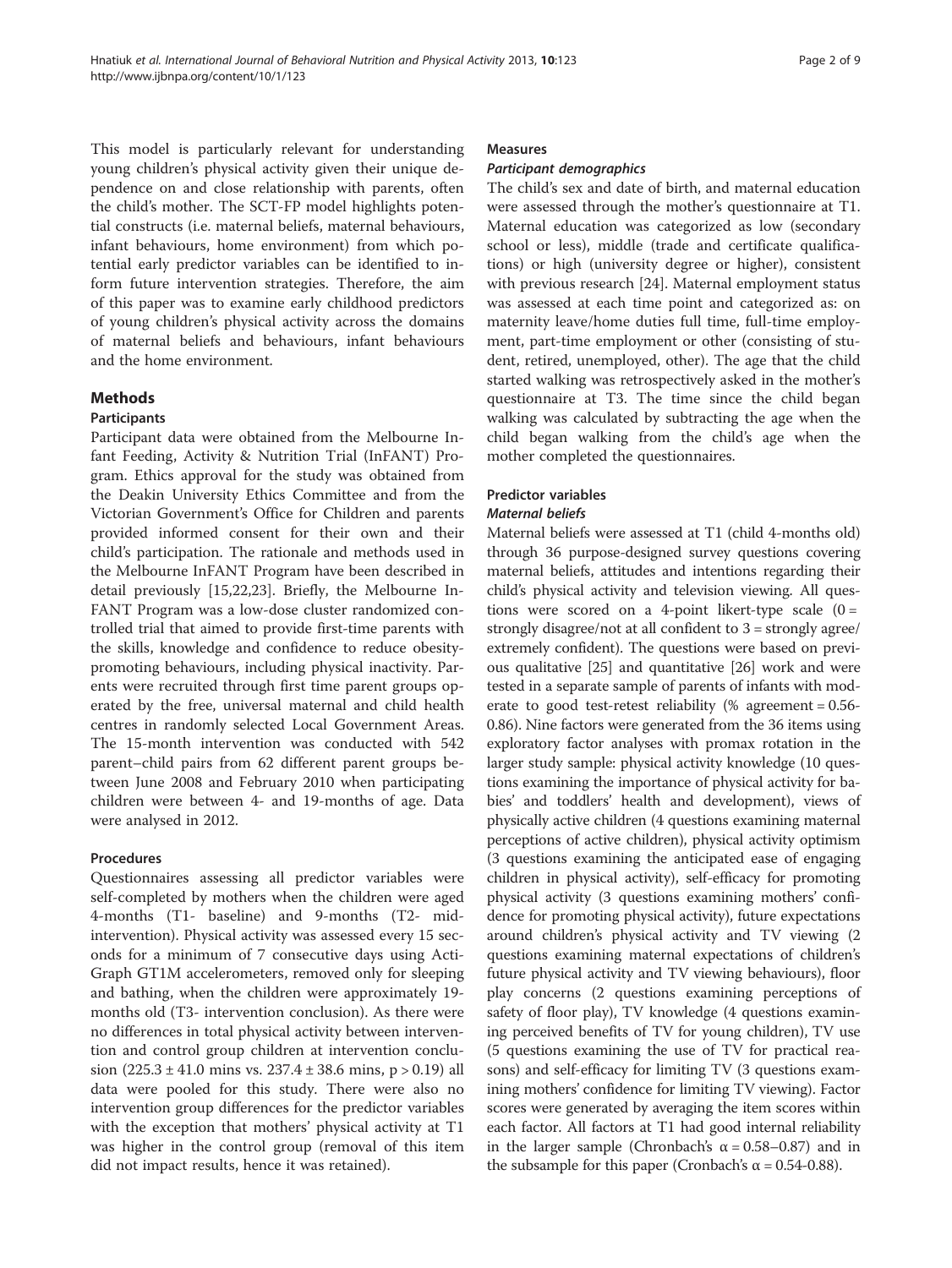At T2, mothers completed a shortened version of the T1 questionnaire focused on main outcomes (to reduce participant burden). The T2 questionnaire contained five of the nine original maternal belief factors: physical activity optimism, self-efficacy for promoting physical activity, future expectations around children's physical activity and TV viewing, TV use and self-efficacy for limiting TV. Internal reliability for the T2 factors ranged from  $\alpha$  = 0.64–0.92 in the subsample for this paper.

#### Maternal behaviours

Mothers' physical activity was assessed at T1 and T2 using the validated Active Australia Survey [\[27\]](#page-8-0). Total physical activity (mins/week) was determined by summing the time spent walking  $(>10$  minutes), the time spent in moderate intensity physical activity (MPA) and twice the time spent in vigorous intensity physical activity (VPA) in the past week, since VPA confers greater health benefits [[27](#page-8-0)]. To avoid errors in over reporting, minutes spent in any given activity intensity were truncated at 840 minutes/week (14 hours) and time spent in all activity intensities was truncated at 1680 minutes/ week (28 hours) [[27](#page-8-0)].

Maternal television viewing (TV) time (mins/week) was assessed on weekdays and weekends by the questions, "On a usual weekday (weekend day), about how many hours do you usually spend sitting down and watching television or videos/DVDs?", shown in previous studies to be valid and reliable [\[28\]](#page-8-0). TV time was determined by calculating a weighted average between the weekday and weekend day responses. To avoid errors in over-reporting, total TV times reported were truncated at 1060 minutes/day (18 hours).

#### Infant behaviours

Infant behaviours were assessed at T1 and T2 by maternal proxy-report of the amount of time in the last week the infant spent in a variety of physical activity behaviours. Items included: time spent playing games with an adult, time spent being physically active with mum, time spent on the child's stomach (tummy time), time spent on the floor, time spent with other babies of a similar age, time spent with older toddlers or children and time spent outside. All infant behaviours were presented as mins/week. Test-retest reliability (ICC) for these items, conducted in the separate sample, ranged from 0.25-0.59 at T1 and 0.41–0.86 at T2.

#### Home environment

At T1 and T2, mothers were asked, on a 4-point likerttype scale  $(0 = \text{unlikely to } 3 = \text{extremely likely})$ , how likely it is that they will provide a variety of activity equipment (appropriate for young children) in their home (e.g., balls, push-along toy, sand pit). Responses

were categorised as 'likely' (score of 1) if the mother responded she 'already had' or was 'extremely likely' or 'very likely' to provide that piece of equipment in their home for their child. Responses were categorized as 'unlikely' (score of 0) if the mother responded 'possibly' or 'unlikely' to provide that piece of equipment in their home for their child. A total score was then calculated by summing the points for the 12 equipment items. At T1 only, mothers were asked, "How many TVs do you have in your home?" Test-retest reliability in the separate sample was fair to good for provision of activity equipment (ICC =  $0.49 - 0.80$  at T1 and ICC =  $0.48 - 0.77$ at T2) and excellent for the number of TV's in the home (% agreement =  $0.96$ ).

#### Accelerometer data reduction

Following current physical activity recommendations, [[12-14](#page-8-0)] the outcome variable was the total time spent in light-to-vigorous intensity physical activity per day. Validated cut-points of 192–1672 and >1672 counts per minute [\[29\]](#page-8-0) were applied to the data to determine time spent in light- and moderate- to- vigorous intensity physical activity, respectively and then summed to determine total time (mins/day) spent in physical activity for each child. Twenty minutes of consecutive zero counts were identified as non-wear time and only children with at least 4 days (including at least one weekend day) of valid ( $\geq$  7.4 hours/day) data were included in the analyses [\[15\]](#page-8-0). As higher physical activity levels were observed on weekends compared with weekdays (240.8 ± 50.8 mins vs.  $230.6 \pm 42.55$  mins) a weighted weekly score was calculated. Active time for each valid day (total activity divided by number of days) were separated into weekday (Monday-Friday), weekend (Saturday, Sunday), and weighted whole week data, where the weekdays provided 5/7ths of weekly activity and the weekends provided 2/7ths.

#### Data analyses

Linear regression analyses were conducted for all predictors (factors and individual items) assessed at T1 (4 months) and T2 (9-months) with child's physical activity at 19-months as the outcome variable. All models included the following confounder variables: (1) intervention arm (although there was no intervention effect on the outcome variable (physical activity), this was undertaken as a precautionary measure); (2) clustering by the unit of randomization (mother's group attended; individuals within the same unit are expected to be more alike than if randomly chosen) [[30\]](#page-8-0) and (3) average accelerometer wear minutes/day (physical activity level was positively associated with accelerometer wear time in our sample  $[r = 0.48]$ ). Any predictor which had a p-value of ≤0.10 in Model A analyses was included in Models B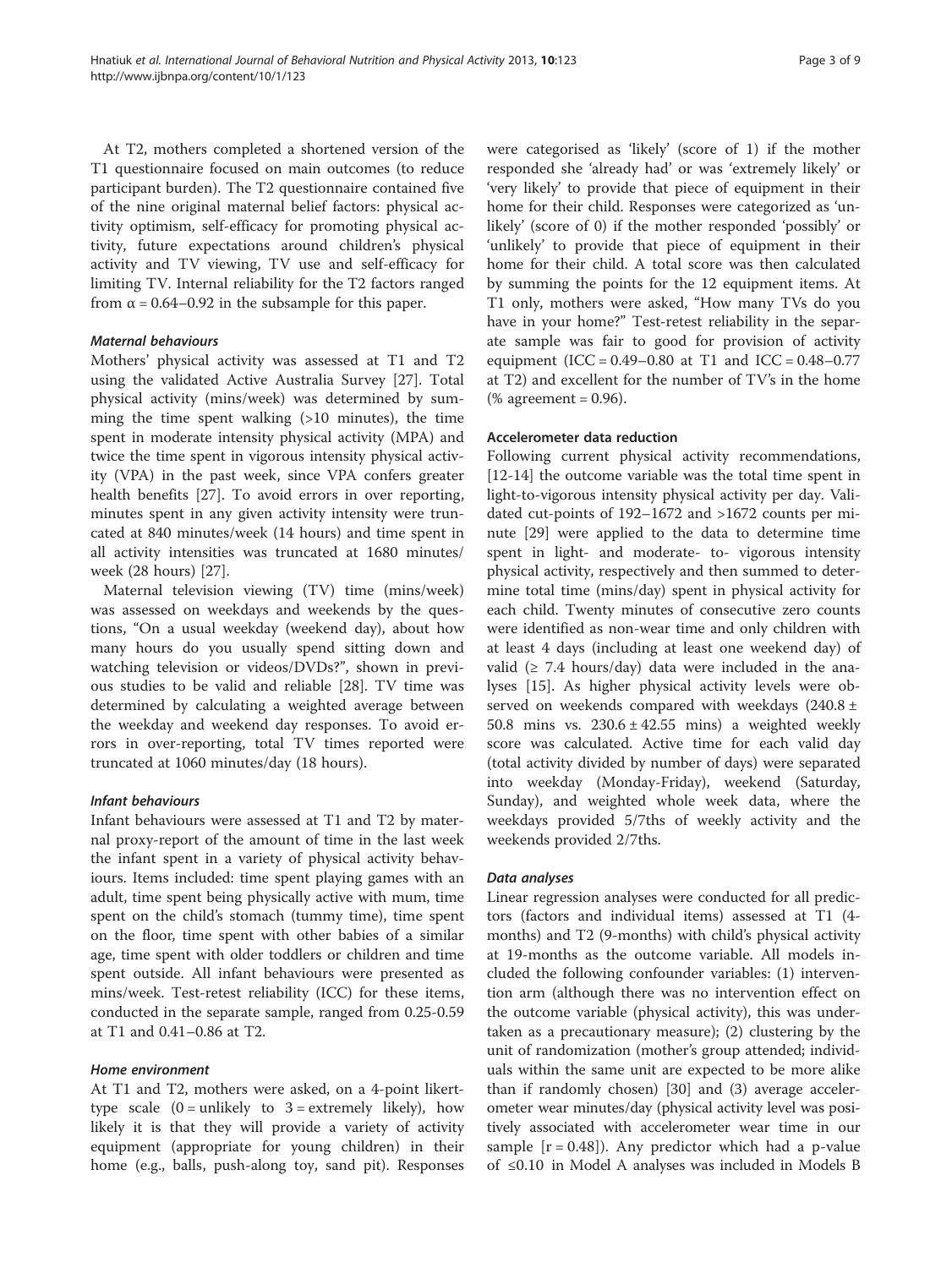and C. Model C also controlled for maternal education which is a known covariate of older children's physical activity [[31,32](#page-8-0)] and the age that the child began walking, as children who began walking earlier had higher physical activity levels than those who began walking later in this sample (β =  $-4.30$ , 95% CI [ $-6.69$ ,  $-1.90$ ]). As few mothers were employed at T1, data were also analysed with maternal employment status at T2 and T3 as a covariate, however no differences in results were observed and thus the results are not presented. Variance Inflation Factors in the regression models were all <10 indicating that multicollinearity was not a concern [\[33\]](#page-8-0). Analyses were conducted in Stata version 12.0.

#### Results

#### Participant characteristics

From the 542 parent–child pairs in the Melbourne In-FANT Program, 417 children provided accelerometer data at T3, however 130 of these did not have sufficient accelerometer data and a further 81 did not have complete questionnaire data. This resulted in a sample of 206 children (across 60 parent groups) that were included in these analyses. The participant characteristics of this sample are provided in Table 1. Children included in this study were significantly younger, had been walking for less time and had mothers with higher levels of education than children excluded from the study.

#### Early predictors of toddlers' physical activity

Table [2](#page-5-0) displays the mean scores for all predictor variables at T1 & T2. Table [3](#page-6-0) presents the results of the linear regression models from the T1 predictor items and factors. One infant behaviour item (time spent with other babies of a similar age) had a p-value of <0.10 and was included in Model B and C analyses. In both Models

#### Table 1 Participant characteristics

| Participant characteristic                                   | $N = 206$    |
|--------------------------------------------------------------|--------------|
| Male child (%)                                               | 53.4         |
| Child age (months): mean (SD)                                |              |
| T1                                                           | 3.5(1.0)     |
| T <sub>2</sub>                                               | 8.8(1.0)     |
| T <sub>3</sub>                                               | 18.7 (2.0)   |
| Age child began walking (months): mean (SD)                  | 13.1 (1.8)   |
| Time since child began walking (months): mean (SD)           | 5.6(2.6)     |
| Total light-vigorous physical activity (mins/day): mean (SD) | 233.5 (41.0) |
| Maternal education <sup>a</sup> (%)                          |              |
| Low                                                          | 12.1         |
| Medium                                                       | 26.2         |
| High                                                         | 61.7         |

<sup>a</sup>Low = secondary school or less; Medium = trade or certificate qualifications; High = university degree or higher.

B and C, time spent with other babies of a similar age remained positively associated with toddlers' PA. In Model B, 22.8% of the variance was accounted for by the included variables (22.5% from covariates). In Model C (which also included maternal education and age at walking), 27.2% of the variance was accounted for by the included variables (26.7% from covariates).

Table [4](#page-7-0) presents the results of the linear regression models using the T2 predictor variables. From Model A results, one maternal belief factor (physical activity optimism) and two infant behavioural items (time spent being physically active with mum and time spent with other babies of a similar age) had p-values of <0.10 and were included in Models B and C. In Model B, the time spent with other babies of a similar age was negatively associated with toddlers' PA and time spent being physically active with mom was positively associated with toddlers' PA. After controlling for age when the child began walking and maternal education (Model C) only the time spent being physically active with mum remained associated with toddlers' PA. In Model B, 27.7% of the variance was accounted for by the included variables (22.5% from covariates). In Model C, 30.0% of the variance was accounted for by the included variables (26.7% from covariates).

#### **Discussion**

This study was the first to examine early childhood predictors of toddlers' physical activity at two different time points (4-months and 9-months old). The results indicated that two of the investigated variables, the time spent with other babies of a similar age at child aged 4 months and the time spent being physically active with the child's mother at child aged 9-months, significantly predicted toddlers' objectively assessed physical activity, after adjusting for the age the child started walking and maternal education. These findings potentially highlight the importance of social interaction with peers and maternal-child co-participation in physical activity from a young age for children's physical activity levels.

Previous cross-sectional research has found that 2 year old children's outdoor play time (used as a proxy for physical activity) was marginally associated with their mother's self-reported physical activity level [[34\]](#page-8-0) and that preschool children's objectively assessed physical activity is related to mothers' physical activity levels [[35,36\]](#page-8-0) and the frequency that she is active with her child [[19\]](#page-8-0). The findings from the current study suggest that maternal-child co-participation in physical activity early in life may increase children's physical activity levels as toddlers, although further research is required to better understand this relationship in the early childhood period. The finding that time spent with other children of a similar age at child aged 4-months is more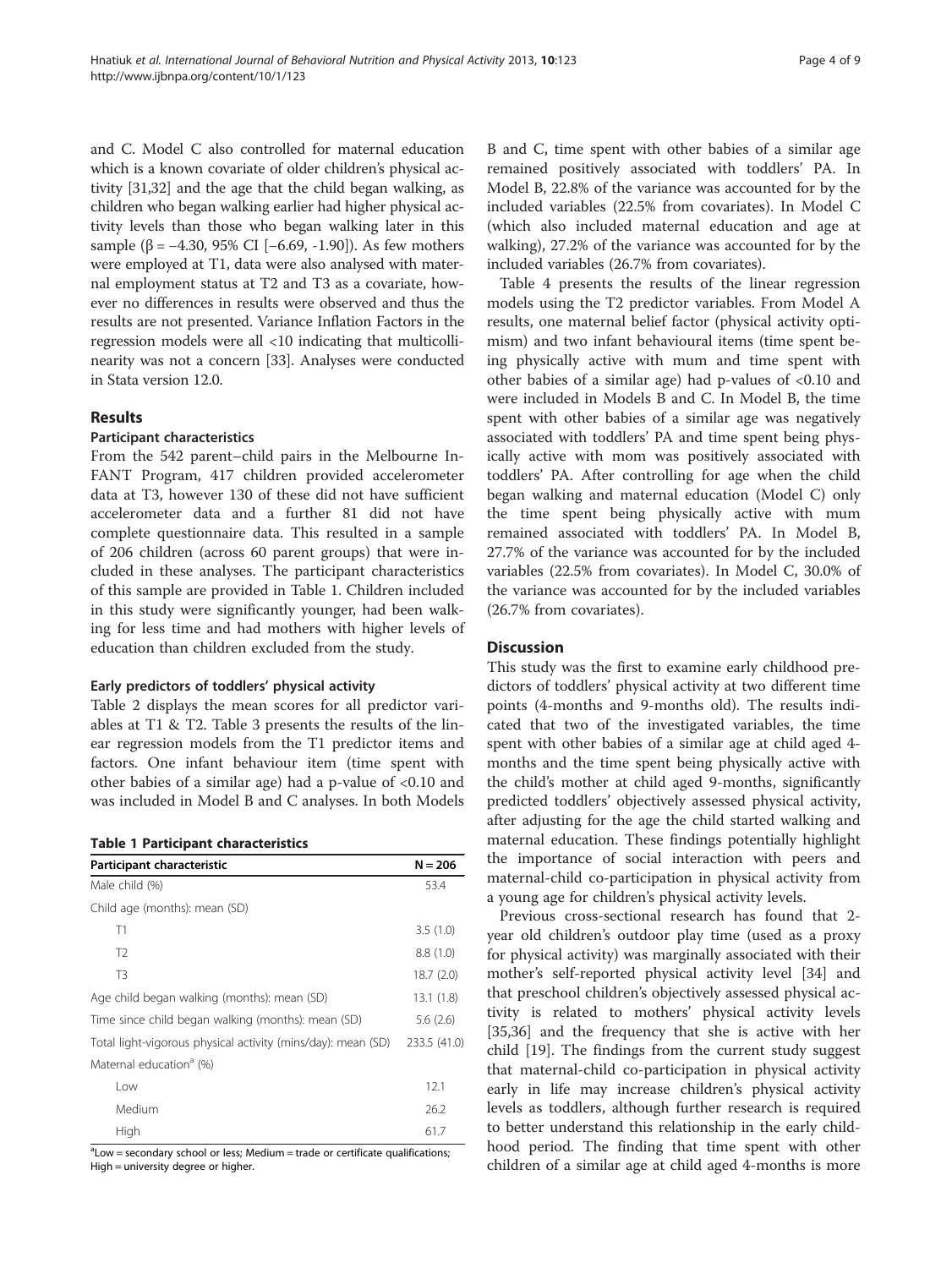| Variable                                                  | T1              | T <sub>2</sub>  | p-value <sup>c</sup> |
|-----------------------------------------------------------|-----------------|-----------------|----------------------|
|                                                           | Mean (SD)       | Mean (SD)       |                      |
| Maternal beliefs <sup>a</sup>                             |                 |                 |                      |
| Physical activity knowledgeb                              | 2.52(0.33)      |                 |                      |
| Physical activity views <sup>b</sup>                      | 0.87(0.45)      |                 |                      |
| Physical activity optimism                                | 2.33(0.44)      | 2.49(0.46)      | 0.00                 |
| Physical activity self-efficacy                           | 2.53(0.50)      | 2.57(0.49)      | 0.23                 |
| Future expectations                                       | 1.74(0.50)      | 1.81(0.58)      | 0.02                 |
| Floor concerns <sup>b</sup>                               | 0.93(0.55)      |                 |                      |
| TV knowledgeb                                             | 1.61(0.53)      |                 |                      |
| TV use                                                    | 0.74(0.45)      | 0.65(0.64)      | 0.02                 |
| TV self-efficacy                                          | 2.02(0.63)      | 2.16(0.63)      | 0.00                 |
| <b>Maternal behaviours</b>                                |                 |                 |                      |
| Maternal physical activity (mins/week)                    | 485.19 (380.24) | 501.28 (386.75) | 0.67                 |
| Maternal screen time (mins/week)                          | 221.79 (140.31) | 162.36 (124.31) | 0.00                 |
| <b>Infant behaviours</b>                                  |                 |                 |                      |
| Time spent playing games with adult (mins/week)           | 58.71 (59.80)   | 67.75 (59.34)   | 0.08                 |
| Time spent being physically active with mum (mins/week)   | 62.12 (59.39)   | 73.83 (64.51)   | 0.03                 |
| Time spent having tummy time (mins/week)                  | 25.99 (34.20)   | 81.50 (97.31)   | 0.00                 |
| Time spent on the floor (mins/week)                       | 97.27 (82.14)   | 206.59 (117.20) | 0.00                 |
| Time spent with other babies of a similar age (mins/week) | 27.18 (50.34)   | 52.26 (143.25)  | 0.01                 |
| Time spent with older toddlers or children (mins/week)    | 20.00 (45.65)   | 33.63 (53.48)   | 0.01                 |
| Time spent outside (mins/week)                            | 46.93 (46.64)   | 61.10 (48.35)   | 0.00                 |
| Home environment                                          |                 |                 |                      |
| Physical activity equipment in home (# items)             | 6.31(2.27)      | 5.67 (1.22)     | 0.00                 |
| TVs in home $(HTVs)^b$                                    | 1.87(0.93)      |                 |                      |

<span id="page-5-0"></span>

| Table 2 Differences in predictor variables between T1 (child aged 4-months) and T2 (child aged 9-months) |  |  |  |  |  |
|----------------------------------------------------------------------------------------------------------|--|--|--|--|--|
|----------------------------------------------------------------------------------------------------------|--|--|--|--|--|

<sup>a</sup>Scored on a scale of 0–3 where a higher score reflects greater agreement with the belief.<br><sup>b</sup>Not assessed at T2

Not assessed at T2.

<sup>c</sup>p-values <0.05 are bold.

difficult to explain as the positive association between these variables did not persist when assessed at 9 months of age. It is possible that this variable served as a proxy for some other construct at child aged 4-months that was not measured in the study; for example, maternal sociability. While it could be hypothesized that the time children spent with other babies of a similar age was influenced by whether or not they attended a childcare facility, no between-group differences in time spent with other babies of a similar age were observed when assessed via an independent samples t-test (results not shown). However, this insignificant finding may have also occurred due to the fact that very few children (<3%) attended a childcare facility at T1. Future research should further investigate the influence of the time spent with other babies of a similar age and the time spent being physically active with their mother on young children's physical activity levels before any conclusions can be made.

Although positive associations were observed between children's physical activity and both the time spent with other peers and being active with their mother, similar findings were not observed in relation to the time spent with older toddlers or children. This is contrary to previous research in school-aged children which suggests that children with an older sibling are more active than children without an older sibling [[37\]](#page-8-0). One possible explanation for this finding is that the children in this study were first born, and thus many of them did not spend any time with older toddlers or children. Having such a high percentage of children who spent no time with older toddlers or children may have reduced the discriminant ability of this variable, making it difficult to determine its influence on physical activity in this cohort.

While only considered as a covariate, this study found that the age when the child began walking was related to their physical activity levels as toddlers. This information is important, as it may serve as a way to identify children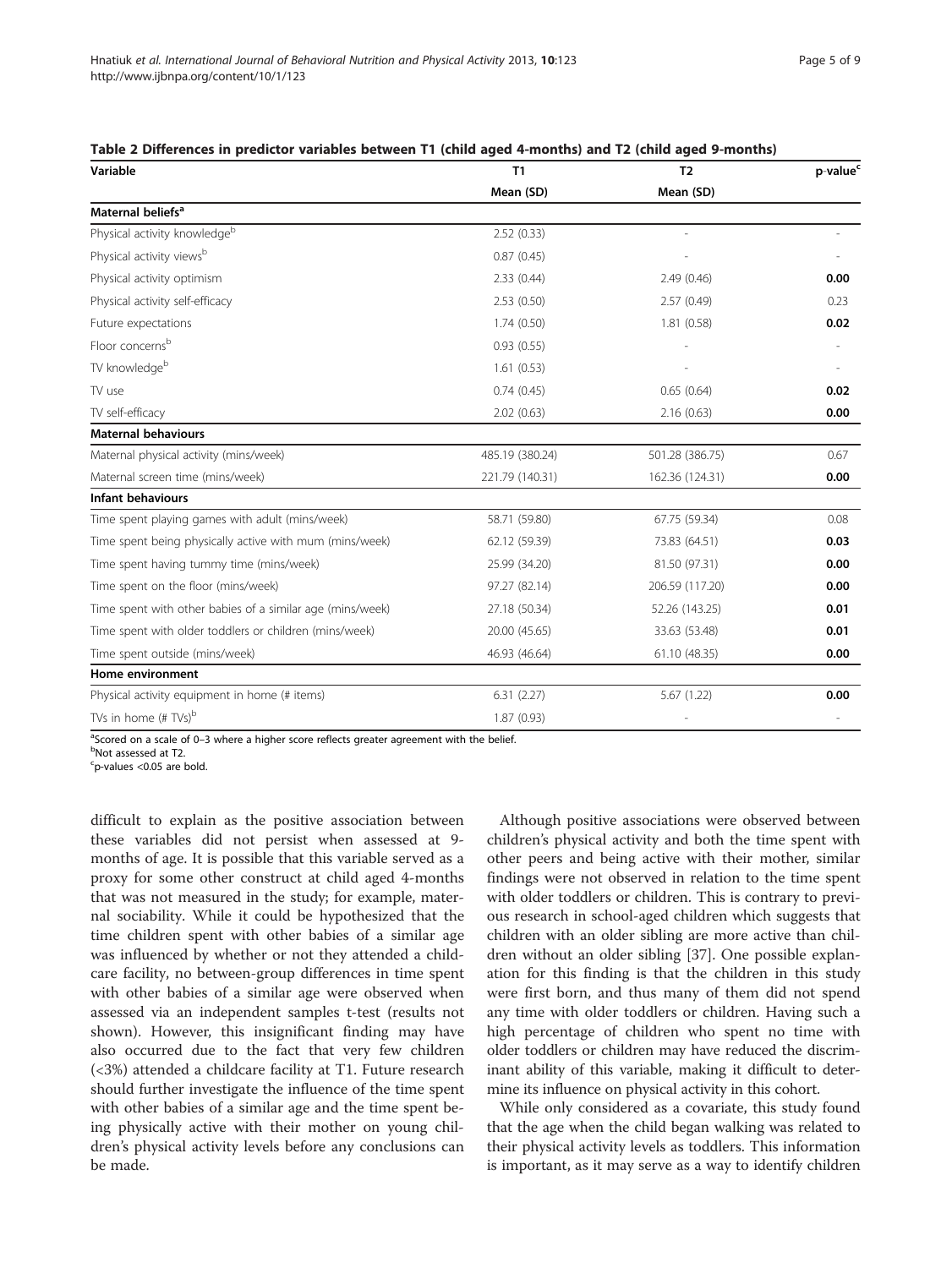| Variable                                                  | Model A <sup>a</sup>          | Model B <sup>b</sup>  | Model C <sup>c</sup>  |  |
|-----------------------------------------------------------|-------------------------------|-----------------------|-----------------------|--|
|                                                           | $\beta$ (95% CI)              | $\beta$ (95% CI)      | $\beta$ (95% CI)      |  |
| <b>Maternal beliefs</b>                                   |                               |                       |                       |  |
| Physical activity knowledge                               | $2.76$ (-16.01, 21.52)        |                       |                       |  |
| Physical activity views                                   | $-0.73$ $(-10.76, 9.30)$      |                       |                       |  |
| Physical activity optimism                                | $8.19(-4.49, 20.88)$          |                       |                       |  |
| Physical activity self-efficacy                           | $0.30$ ( $-10.80$ , $11.39$ ) |                       |                       |  |
| Future expectations                                       | $5.51 (-4.51, 15.54)$         |                       |                       |  |
| Floor concerns                                            | $-4.17$ ( $-13.24$ , 4.88)    |                       |                       |  |
| TV knowledge                                              | $6.95 (-3.76, 17.66)$         |                       |                       |  |
| TV use                                                    | $4.95 (-6.93, 16.83)$         |                       |                       |  |
| TV self-efficacy                                          | $1.70$ ( $-7.13$ , $10.52$ )  |                       |                       |  |
| <b>Maternal behaviours</b>                                |                               |                       |                       |  |
| Maternal physical activity (mins/week)                    | $0.01$ $(-0.01, 0.02)$        |                       |                       |  |
| Maternal screen time (mins/week)                          | $-0.01$ $(-0.04, 0.01)$       |                       |                       |  |
| <b>Infant behaviours</b>                                  |                               |                       |                       |  |
| Time spent playing games with adult (mins/week)           | $-0.01$ $(-0.08, 0.07)$       |                       |                       |  |
| Time spent being physically active with mum (mins/week)   | $0.01$ ( $-0.06$ , $0.08$ )   |                       |                       |  |
| Time spent having tummy time (mins/week)                  | $0.02$ ( $-0.12$ , 0.15)      |                       |                       |  |
| Time spent on the floor (mins/week)                       | $0.02$ (-0.04, 0.08)          |                       |                       |  |
| Time spent with other babies of a similar age (mins/week) | $0.04$ $(0.01, 0.08)$         | $0.04$ $(0.01, 0.08)$ | $0.06$ $(0.02, 0.10)$ |  |
| Time spent with older toddlers or children (mins/week)    | $-0.02$ $(-0.11, 0.07)$       |                       |                       |  |
| Time spent outside (mins/week)                            | $0.01$ (-0.10, 0.11)          |                       |                       |  |
| Home environment                                          |                               |                       |                       |  |
| Physical activity equipment in home (# items)             | $0.09$ ( $-2.26$ , $2.44$ )   |                       |                       |  |
| TVs in home (# TVs)                                       | $0.43$ ( $-4.35$ , 5.22)      |                       |                       |  |
|                                                           |                               |                       |                       |  |

#### <span id="page-6-0"></span>Table 3 Early childhood predictors (T1- 4-months of age) of toddlers' physical activity (mins/day) at 19-months of age

a<br>Adjusted for accelerometer wear time, intervention group and clustering by mother's group attended. and the ba

<sup>b</sup>Adjusted for accelerometer wear time, intervention group, clustering by mother's group attended, and all variables associated in Model A (p-value of ≤0.10).

Adjusted for accelerometer wear time, intervention group, clustering by mother's group attended, all variables associated with PA in Model A (p-value of ≤ 0.10), maternal education and age when the child began walking.

at risk of low levels of physical activity, who may benefit from early support strategies to engage in sufficient physical activity. To put the effect size identified in this study into context, there would be a difference of approximately 40 minutes of physical activity per day at 19 months in favour of early walkers (8-months), compared to those who began walking at the uppermost (18 months) limit of the age range of typical motor development for healthy children [\[38\]](#page-8-0). Given there is evidence that low levels of physical activity can track into childhood [[39](#page-9-0)], developing strategies from an early age to increase physical activity in children who are at risk may be beneficial. We are aware of only one other study in this area. This work found that certain motor milestones such as age at standing unaided and walking with support were positively associated with a modest increase in sport participation at age 14-years [[40](#page-9-0)]. It is reasonable to assume that the relationship between children's age at walking and physical activity level may be explained by the length of time that the children had been walking. In other words those with higher levels of physical activity had simply been walking longer and were therefore more adept at upright movement than those who had more recently mastered the skill. However, when the time since walking commenced was examined as a potential predictor of physical activity, no association was observed (results not shown). Future research should examining physical activity levels in young children should account for the age that children started walking in the analyses. Research is also warranted to specifically investigate how motor development is related to future physical activity levels in children.

Despite assessing a range of variables covering the key aspects of the SCT-FP model, most of the variables examined when the children were 4- and 9-months old were not associated with toddlers' physical activity, suggesting that it is very challenging to identify key early life predictors of physical activity. This finding is consistent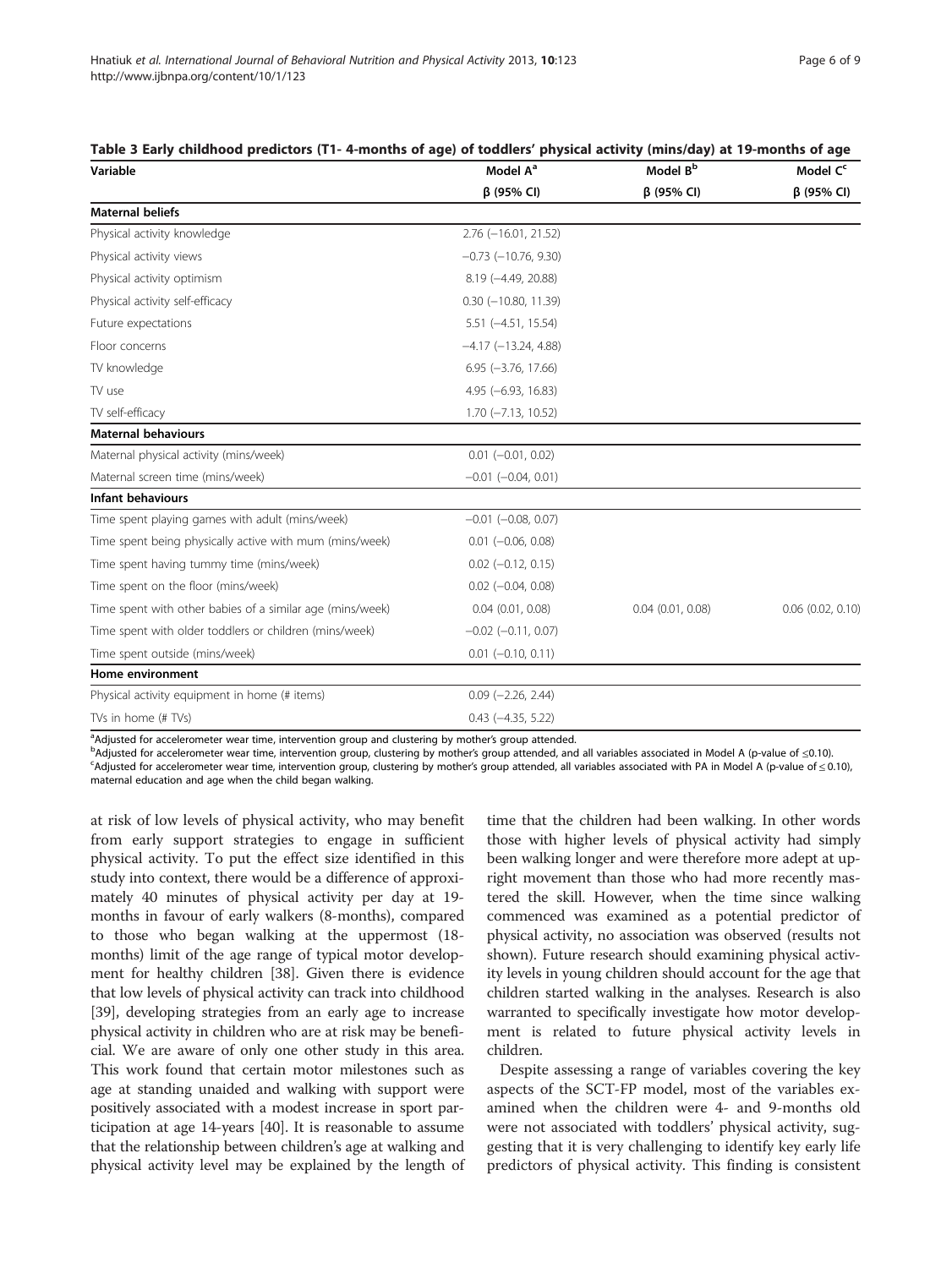| Variable                                                  | Model A <sup>a</sup>         | Model B <sup>b</sup>     | Model C <sup>c</sup><br>$β$ (95% CI) |  |
|-----------------------------------------------------------|------------------------------|--------------------------|--------------------------------------|--|
|                                                           | $\beta$ (95% CI)             | $\beta$ (95% CI)         |                                      |  |
| <b>Maternal beliefs</b>                                   |                              |                          |                                      |  |
| Physical activity optimism                                | $10.83$ (-1.16, 22.82)       | $10.21 (-1.75, 22.16)$   | $9.24 (-2.34, 20.81)$                |  |
| Physical activity self-efficacy                           | $6.03$ ( $-6.01$ , 18.06)    |                          |                                      |  |
| Future expectations                                       | $6.31 (-2.65, 15.28)$        |                          |                                      |  |
| TV use                                                    | $-3.03$ $(-11.38, 5.32)$     |                          |                                      |  |
| TV self-efficacy                                          | $3.19$ ( $-4.83$ , $11.20$ ) |                          |                                      |  |
| <b>Maternal behaviours</b>                                |                              |                          |                                      |  |
| Maternal physical activity (mins/week)                    | $0.01$ $(-0.01, 0.02)$       |                          |                                      |  |
| Maternal screen time (mins/week)                          | $-0.01$ $(-0.06, 0.03)$      |                          |                                      |  |
| Infant behaviours                                         |                              |                          |                                      |  |
| Time spent playing games with adult (mins/week)           | $0.04 (-0.05, 0.13)$         |                          |                                      |  |
| Time spent being physically active with mum (mins/week)   | 0.09(0.02, 0.15)             | $0.07$ $(0.01, 0.14)$    | $0.06$ $(0.01, 0.12)$                |  |
| Time spent having tummy time (mins/week)                  | $-0.03$ $(-0.07, 0.01)$      |                          |                                      |  |
| Time spent on the floor (mins/week)                       | $0.03$ $(-0.02, 0.07)$       |                          |                                      |  |
| Time spent with other babies of a similar age (mins/week) | $-0.05$ $(-0.08, -0.01)$     | $-0.04$ $(-0.08, -0.01)$ | $-0.03$ $(-0.08, 0.01)$              |  |
| Time spent with older toddlers or children (mins/week)    | $-0.02$ ( $-0.11$ , 0.08)    |                          |                                      |  |
| Time spent outside (mins/week)                            | $0.03$ $(-0.08, 0.14)$       |                          |                                      |  |
| Home environment                                          |                              |                          |                                      |  |
| Physical activity equipment in home (# items)             | $0.43$ (-3.79, 4.65)         |                          |                                      |  |

<span id="page-7-0"></span>Table 4 Early childhood predictors (T2- 9-months of age) of toddlers' physical activity (mins/day) at 19-months of age

andjusted for accelerometer wear time, intervention group and clustering by mother's group attended.<br>Padjusted for accelerometer wear time, intervention group, clustering by mother's group attended, and <sup>B</sup>Adjusted for accelerometer wear time, intervention group, clustering by mother's group attended, and all variables associated in Model A (p-value of ≤0.10).

Adjusted for accelerometer wear time, intervention group, clustering by mother's group attended, all variables associated with PA in Model A (p-value of ≤ 0.10), maternal education and age when the child began walking.

with other recent research whereby no modifiable correlates of toddlers' physical activity were identified [\[16](#page-8-0)]. It could be hypothesized that physical activity in young children is largely biologically determined, with external influences having a smaller effect on physical activity compared to older children, at least in the short-term. The finding that the age of walking was significantly associated with objectively assessed physical activity at 19 months lends credence to this hypothesis. Given that this was the first study of its kind, and few studies have reported objectively measured physical activity levels of children under 2-years old, these findings provide a platform to inform subsequent research to develop our understanding of young children's physical activity behaviour and to identify other potential predictors of physical activity. However, limitations of the manuscript must be acknowledged. As the effect sizes of both the significant variables were small, they were single item variables, and multiple statistical tests were performed, it is possible that the findings observed were due to chance. Additionally, attending a child care facility may have been an important correlate at T2, but this information was not collected. However, attempts were made to account for this limitation by running the regression models with maternal

employment status included. Finally, our sample was highly educated and had children who were younger and had been walking for less time. This may preclude generalizability to the wider population.

#### **Conclusions**

The time spent with other babies of a similar age at 4 months of age and the time spent being physically active with the child's mother at 9-months of age were positively (albeit weakly) associated with physical activity levels at 19-months of age. Thus, promotion of peerinteractions and maternal-child co-participation in physical activity could potentially serve as a health promotion strategy to increase physical activity in young children. However, further investigation is required to determine if the time spent with other babies of a similar age at 4 months is associated with toddlers' physical activity in separate samples, and whether the time spent with other babies of a similar age and time spent being physically active with the child's mother predicts physical activity in later life stages (e.g. preschool and primary school years). Furthermore, future research should examine other potential early predictors of physical activity not assessed in this study.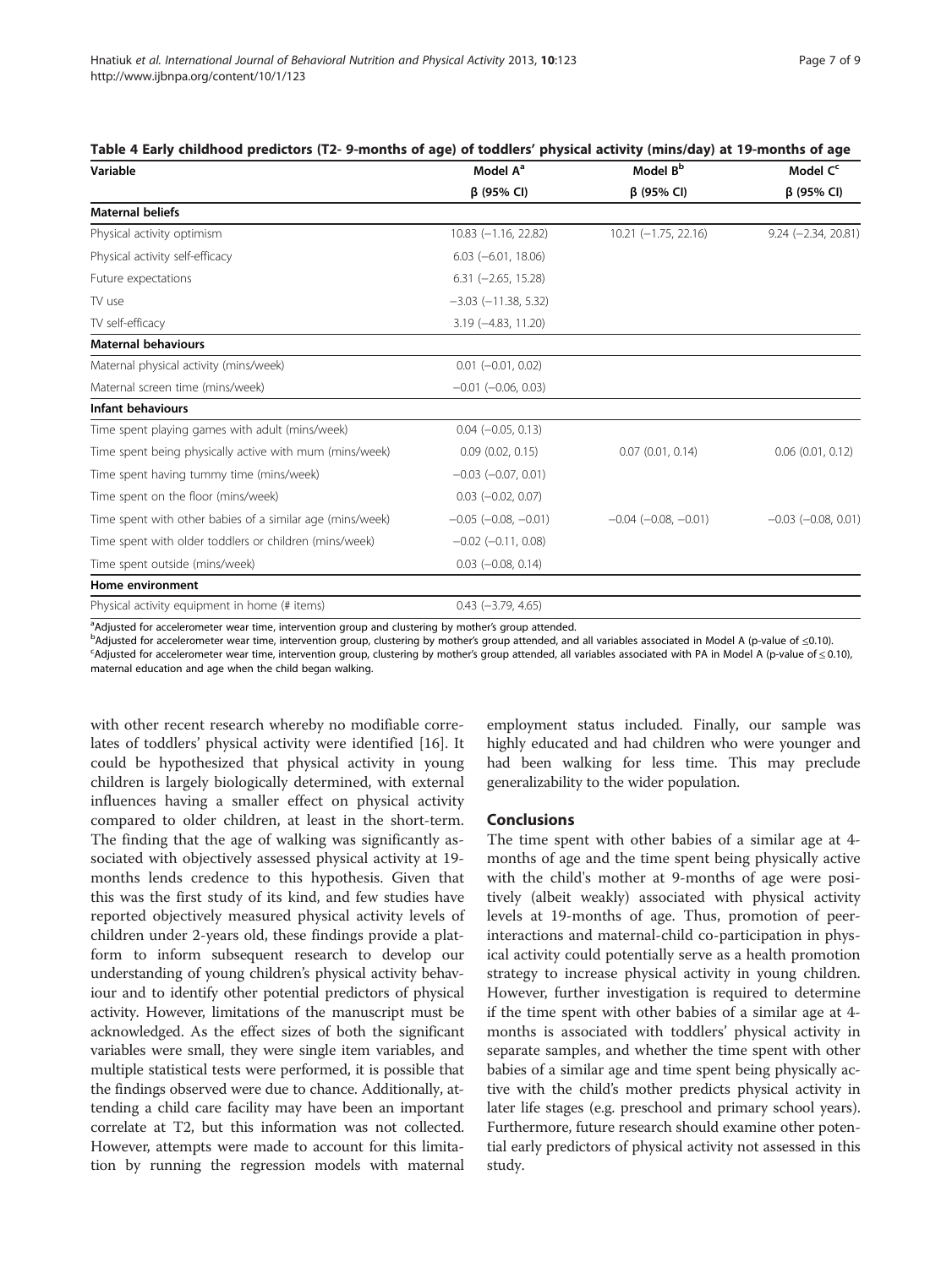#### <span id="page-8-0"></span>Competing interest

The authors declare that they have no competing interest.

#### Authors' contributions

KC, KH and JS designed the Melbourne InFANT Program from which the data were drawn. JH analysed the data and drafted the article. KH, JS, KC and NR assisted with data analysis and interpretation and revised the manuscript for important intellectual content. All authors conceptualized and designed the idea for the paper and gave approval for the final version to be published.

#### Acknowledgements

The authors would like to thank the National Health & Medical Research Council, Heart Foundation Victoria and Deakin University for funding support, the Melbourne InFANT program staff members, the Maternal and Child Health Nurses in each participating community, and the parents and children who graciously participated in the Melbourne InFANT Program. Jill Hnatiuk is supported by a Deakin University International Postgraduate Research Scholarship. Jo Salmon is supported by a NHMRC Principal Research Fellowship APP1026216. Karen Campbell was supported by the Victorian Health Promotion Foundation. Nicola Ridgers is supported by an Australian Research Council Discovery Early Career Researcher Award. Kylie Hesketh is supported by a National Heart Foundation of Australia Career Development Award.

#### Received: 18 April 2013 Accepted: 30 October 2013 Published: 5 November 2013

#### References

- Atkin L-M, Davies PS: Diet composition and body composition in preschool children. Am J Clin Nutr 2000, 72:15–21.
- 2. Janz KF, Levy SM, Burns TL, Torner JC, Willing MC, Warren JJ: Fatness, Physical Activity, and Television Viewing in Children during the Adiposity Rebound Period: The Iowa Bone Development Study. Prev Med 2002, 35:563–571.
- 3. Metallinos-Katsaras ES, Freedson PS, Fulton JE, Sherry B: The Association Between an Objective Measure of Physical Activity and Weight Status in Preschoolers. Obesity 2007, 15:686-694.
- Trost SG, Sirard JR, Dowda M, Pfeiffer KA, Pate RR: Physical activity in overweight and nonoverweight preschool children. Int J Obes Relat Metab Disord 2003, 27:834–839.
- 5. Saakslahti A, Numminen P, Niinikoski H, Rask-Nissila L, Viikari J, Tuominen J, Valimaki I: Is physical activity related to body size, fundamental motor skills, and CHD risk factors in early childhood? Pediatr Exerc Sci 1999, 11:327–340.
- 6. Sääkslahti A, Numminen P, Varstala V, Helenius H, Tammi A, Viikari J, Välimäki I: Physical activity as a preventive measure for coronary heart disease risk factors in early childhood. Scand J Med Sci Sports 2004, 14:143–149.
- 7. Janz KF, Burns TL, Torner JC, Levy SM, Paulos R, Willing MC, Warren JJ: Physical Activity and Bone Measures in Young Children: The Iowa Bone Development Study. Pediatrics 2001, 107:1387–1393.
- 8. Binkley T, Specker B: Increased periosteal circumference remains present 12 months after an exercise intervention in preschool children. Bone 2004, 35:1383–1388.
- 9. Colwell M, Lindsey E: Preschool Children's Pretend and Physical Play and Sex of Play Partner: Connections to Peer Competence. Sex Roles 2005, 52:497–509.
- 10. Lindsey EW, Colwell MJ: Preschoolers' emotional competence: links to pretend and physical play. Child Stud J 2003, 33:39-52.
- 11. Hinkley T, Salmon J, Okely AD, Crawford D, Hesketh K: Preschoolers' Physical Activity, Screen Time, and Compliance with Recommendations. Med Sci Sports Exerc 2012, 44:458–465.
- 12. UK Department of Health: Making the case for UK physical activity guidelines for early years. 2011:22–24. [https://www.gov.uk/government/](https://www.gov.uk/government/publications/uk-physical-activity-guidelines) [publications/uk-physical-activity-guidelines](https://www.gov.uk/government/publications/uk-physical-activity-guidelines).
- 13. Australian Department of Health and Ageing, ACT, Australian Department of Health and Ageing: Discussion paper for the development of physical activity recommendations for children under five years. Canberra: ACT; 2008:1–191.
- 14. Canadian Society for Exercise Physiology: Canadian physical activity guidelines for the early years. 2012. [http://www.csep.ca/english/view.asp?](http://www.csep.ca/english/view.asp?x=804)  $x = 804$
- 15. Hnatiuk J, Ridgers ND, Salmon J, Campbell K, McCallum Z, Hesketh K: Physical Activity Levels and Patterns of 19-Month-Old Children. Med Sci Sports Exerc 2012, 44:1715–1720.
- 16. Wijtzes AI, Kooijman MN, Kiefte-de Jong JC, de Vries SI, Henrichs J, Jansen W, Jaddoe VWV, Hofman A, Moll HA, Raat H: Correlates of Physical Activity in 2-Year-Old Toddlers: The Generation R Study. The Journal of Pediatrics 2013, 163(3):791–799.
- 17. Hesketh K, Campbell K: Interventions to prevent obesity in 0-5 year olds: an updated systematic review of the literature. Obesity 2010, 18:S27-S35.
- 18. Hinkley T, Crawford D, Salmon J, Okely AD, Hesketh K: Preschool Children and Physical Activity: A Review of Correlates. Am J Prev Med 2008, 34:435–441.
- 19. Hinkley T, Salmon J, Okely AD, Hesketh K, Crawford D: Correlates of Preschool Children's Physical Activity. Am J Prev Med 2012, 43:159-167.
- 20. Taylor WC, Baranowski T, Sallis JF: Family determinants of childhood physical activity: a social cognitive model. In Advances in Exercise Adherence. Edited by Dishman RK. Champaign, IL: Human Kinetics; 1994:319–342.
- 21. Bandura A: Social foundations of thought and action: a social cognitive theory. Englewood Cliffs, NJ: Prentice Hall; 1986.
- 22. Campbell K, Hesketh K, Crawford D, Salmon J, Ball K, McCallum Z: The Infant Feeding Activity and Nutrition Trial (INFANT) an early intervention to prevent childhood obesity: Cluster-randomised controlled trial. BMC Public Health 2008, 8:103.
- 23. Campbell KJ, Lioret S, McNaughton SA, Crawford DA, Salmon J, Ball K, McCallum Z, Gerner BE, Spence AC, Cameron AJ: A Parent-Focused Intervention to Reduce Infant Obesity Risk Behaviors: A Randomized Trial. Pediatrics 2013, 131:652–660.
- 24. Salmon J, Timperio A, Telford A, Carver A, Crawford D: Association of Family Environment with Children's Television Viewing and with Low Level of Physical Activity. Obes Res 2005, 13:1939–1951.
- 25. Hesketh K, Hinkley T, Campbell K: Children's physical activity and screen time: qualitative comparison of views of parents of infants and preschool children. Int J Behav Nutr Phys Act 2012, 9:152.
- 26. Campbell K, Hesketh K, Silverii A, Abbott G: Maternal self-efficacy regarding children's eating and sedentary behaviours in the early years: Associations with children's food intake and sedentary behaviours. Int J Pediatr Obes 2010, 5:501–508.
- 27. Australian Institute of Health and Welfare (AIHW): Active Australia Survey: a guide and manual for implementation, analysis and reporting. Canberra: AIHW; 2003:2003.
- 28. Salmon J, Owen N, Crawford D, Bauman A, Sallis JF: Physical activity and sedentary behavior: A population-based study of barriers, enjoyment, and preference. Health Psychol 2003, 22:178–188.
- 29. Trost SG, Fees BS, Haar SJ, Murray AD, Crowe LK: Identification and Validity of Accelerometer Cut-Points for Toddlers. Obesity 2011, 20(11):2317–2319. doi:10.1038/oby.2011.1364.
- 30. Goldstein H: Multilevel statistical models. Hodder Arnold: London, Great Britain; 2003.
- 31. Fogelholm M, Nuutinen O, Pasanen M, Myöhänen E, Säätelä T: Parent–child relationship of physical activity patterns and obesity. Int J Obes Relat Metab Disord 1999, 23:1262–1268.
- 32. Gordon-Larsen P, McMurray RG, Popkin BM: Determinants of Adolescent Physical Activity and Inactivity Patterns. Pediatrics 2000, 105:e83.
- 33. Kutner MH: Applied linear statistical models. 5th edition. Boston: McGraw-Hill; 2005.
- 34. Xu H, Wen LM: Screen time and physical activity of young children reflects their mother's behaviours: findings from the Healthy Beginnings Trial. Aust N Z J Public Health 2012, 36:396–396.
- 35. Oliver M, Schofield GM, Schluter PJ: Parent influences on preschoolers' objectively assessed physical activity. J Sci Med Sport 2010, 13:403–409.
- 36. Ruiz R, Gesell SB, Buchowski MS, Lambert W, Barkin SL: The Relationship Between Hispanic Parents and Their Preschool-Aged Children's Physical Activity. Pediatrics 2011, 127:888–895.
- 37. Bagley S, Salmon J, Crawford D: Family Structure and Children's Television Viewing and Physical Activity. Med Sci Sports Exerc 2006, 38:910–918.
- 38. WHO Multicentre Growth Reference Study Group: WHO Motor Development Study: Windows of achievement for six gross motor development milestones. Acta Paediatr 2006, 95:86–95.